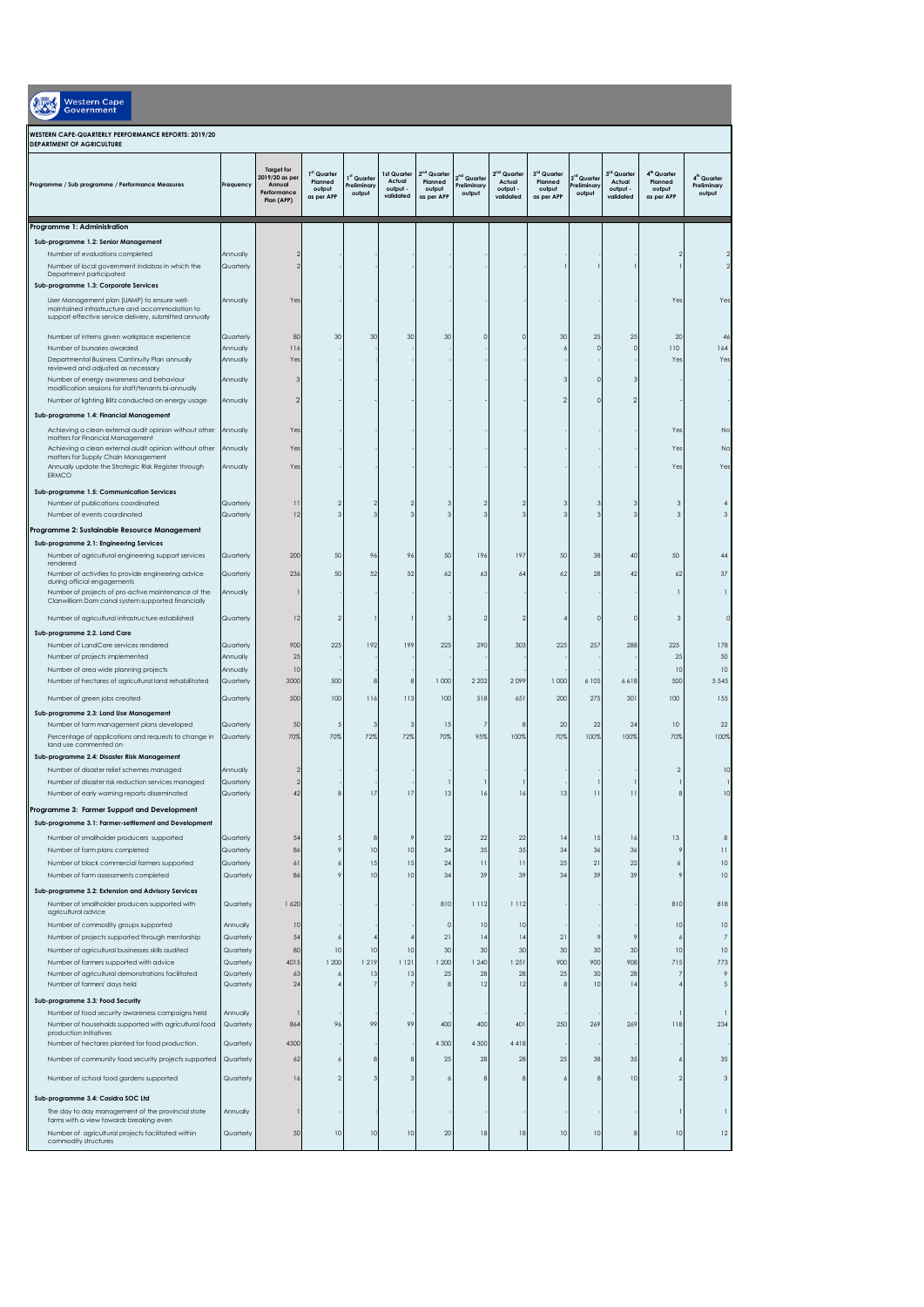| Programme / Sub programme / Performance Measures                                                                 | Frequency             | <b>Target for</b><br>2019/20 as pe<br>Annual<br>Performance<br>Plan (APP) | 1st Quarter<br>Planned<br>output<br>as per APP | 1st Quarter<br>Preliminary<br>output | 1st Quarter<br>Actual<br>output -<br>validated | Quarter<br>Planned<br>output<br>as per APF | i <sup>nd</sup> Quarter<br>Preliminary<br>output | Quarter<br>Actual<br>output -<br>validated | 3 <sup>rd</sup> Quarter<br>Planned<br>output<br>as per APP | 3 <sup>rd</sup> Quarte<br>Preliminan<br>output | 3rd Quarter<br>Actual<br>output -<br>validated | 4 <sup>th</sup> Quarter<br>Planned<br>output<br>as per APP | 4 <sup>th</sup> Quarter<br>Preliminary<br>output |
|------------------------------------------------------------------------------------------------------------------|-----------------------|---------------------------------------------------------------------------|------------------------------------------------|--------------------------------------|------------------------------------------------|--------------------------------------------|--------------------------------------------------|--------------------------------------------|------------------------------------------------------------|------------------------------------------------|------------------------------------------------|------------------------------------------------------------|--------------------------------------------------|
| Programme 4: Veterinary Services                                                                                 |                       |                                                                           |                                                |                                      |                                                |                                            |                                                  |                                            |                                                            |                                                |                                                |                                                            |                                                  |
| Sub-programme 4.1: Animal Health                                                                                 |                       |                                                                           |                                                |                                      |                                                |                                            |                                                  |                                            |                                                            |                                                |                                                |                                                            |                                                  |
| Number of visits to epidemiological units for veterinary                                                         | Quarterly             | 10000                                                                     | 2 500                                          | 3 3 4 7                              | 3 3 2 9                                        | 2500                                       | 3822                                             | 3872                                       | 2 500                                                      | 3 3 8 6                                        | 3 5 4 1                                        | 2500                                                       | 3 5 9 1                                          |
| interventions.                                                                                                   |                       | 80000                                                                     |                                                |                                      |                                                |                                            |                                                  | 36 078                                     |                                                            | 29 780                                         | 30 911                                         | 20000                                                      |                                                  |
| Number of cats and dogs vaccinated against Rabies                                                                | Quarterly             |                                                                           | 20 000                                         | 33 670                               | 33 59 3                                        | 20 000                                     | 35 469                                           |                                            | 20 000                                                     |                                                |                                                |                                                            | 22 6 27                                          |
| Number of cattle tested by the intra-dermal test for<br><b>Bovine Tuberculosis</b>                               | Quarterly             | 70000                                                                     | 18000                                          | 12 603                               | 12 603                                         | 18000                                      | 16851                                            | 16851                                      | 18000                                                      | 29 30 1                                        | 29 348                                         | 16000                                                      | 18 5 68                                          |
| Number of cattle serum sampled and serologically<br>tested for Brucellosis                                       | Quarterly             | 70000                                                                     | 18000                                          | 19 428                               | 19 428                                         | 18000                                      | 31 555                                           | 31 555                                     | 18000                                                      | 35 855                                         | 35 855                                         | 16000                                                      | 21 084                                           |
| Sub-programme 4.2: Veterinary Export Control                                                                     |                       |                                                                           |                                                |                                      |                                                |                                            |                                                  |                                            |                                                            |                                                |                                                |                                                            |                                                  |
| Number of export control certificates issued                                                                     | Quarterly             | 17000                                                                     | 4250                                           | 2 6 8 0                              | 3 6 0 5                                        | 4250                                       | 3745                                             | 3797                                       | 4250                                                       | 3813                                           | 3819                                           | 4250                                                       | 3577                                             |
| Number of export establishment audits conducted                                                                  | Quarterly             | 160                                                                       | 32                                             | 43                                   | 44                                             | 32                                         | 47                                               | 47                                         | 64                                                         | 34                                             | 33                                             | 32                                                         | 24                                               |
| Number of movement permits conducted                                                                             | Quarterly             | 2300                                                                      | 460                                            | 440                                  | 440                                            | 460                                        | 582                                              | 582                                        | 920                                                        | 566                                            | 565                                            | 460                                                        | 568                                              |
| Sub-programme 4.3: Veterinary Public Health                                                                      |                       |                                                                           |                                                |                                      |                                                |                                            |                                                  |                                            |                                                            |                                                |                                                |                                                            |                                                  |
| Average percentage of compliance of all operating<br>abbatoirs in the Province to meat safety legislation        | Annually              | 60                                                                        |                                                |                                      |                                                |                                            |                                                  |                                            |                                                            |                                                |                                                | 60                                                         | 81                                               |
| Number of public awareness sessions held                                                                         | Quarterly             | 25                                                                        | ×                                              |                                      |                                                |                                            | 7                                                |                                            |                                                            |                                                | 7                                              |                                                            | 7                                                |
| Number of food safety audits conducted                                                                           | Quarterly             | 55                                                                        | 13                                             | 12                                   | $\overline{11}$                                | 4                                          | 14                                               | 16                                         | 14                                                         | 17                                             | 16                                             | 14                                                         | 12                                               |
| Sub-programme 4.4: Veterinary Laboratory Services                                                                |                       |                                                                           |                                                |                                      |                                                |                                            |                                                  |                                            |                                                            |                                                |                                                |                                                            |                                                  |
| Number of samples tested for chemical residues                                                                   | Quarterly             | 500                                                                       | 50                                             |                                      |                                                | 50                                         | $\Omega$                                         | $\Omega$                                   | 150                                                        | $\Omega$                                       | $\Omega$                                       | 250                                                        |                                                  |
| Number of laboratory tests performed according to<br>prescribed standards.                                       | Quarterly             | 209000                                                                    | 50 000                                         | 62 67                                | 8511                                           | 52 000                                     | 86 071                                           | 92 131                                     | 53 000                                                     | 83 338                                         | 83 394                                         | 54000                                                      | 66 453                                           |
| Total number of Veterinary Public Health samples tested                                                          | Quarterly             | 2000                                                                      | 500                                            | 212                                  | 215                                            | 650                                        | 178                                              | 178                                        | 550                                                        | 139                                            | 177                                            | 300                                                        | 229                                              |
| Number of samples tested for small holder farmers                                                                | Quarterly             | 2000                                                                      | 450                                            | 712                                  | 712                                            | 550                                        | 649                                              | 524                                        | 600                                                        | 390                                            | 259                                            | 400                                                        | 397                                              |
| Programme 5: Research and Technology Development Services                                                        |                       |                                                                           |                                                |                                      |                                                |                                            |                                                  |                                            |                                                            |                                                |                                                |                                                            |                                                  |
| Sub-programme 5.1: Research                                                                                      |                       |                                                                           |                                                |                                      |                                                |                                            |                                                  |                                            |                                                            |                                                |                                                |                                                            |                                                  |
| Number of research projects implemented to improve<br>agricultural production                                    | Annually              | 80                                                                        |                                                |                                      |                                                |                                            |                                                  |                                            |                                                            |                                                |                                                | 80                                                         | 98                                               |
| Number of research committee meetings to evaluate<br>projects                                                    | Quarterly             |                                                                           |                                                |                                      |                                                |                                            |                                                  |                                            |                                                            |                                                |                                                |                                                            | -1                                               |
| Number of WCARF meetings to coordinate research                                                                  | Quarterly             |                                                                           |                                                |                                      |                                                | $\Omega$                                   |                                                  |                                            |                                                            | $\Omega$                                       | $\Omega$                                       |                                                            |                                                  |
| Number of SmartAgri newsletters published.                                                                       | Quarterly             |                                                                           |                                                |                                      |                                                |                                            |                                                  |                                            |                                                            |                                                |                                                |                                                            |                                                  |
| Sub-programme 5.2: Technology Transfer                                                                           |                       |                                                                           |                                                |                                      |                                                |                                            |                                                  |                                            |                                                            |                                                |                                                |                                                            |                                                  |
| Number of scientific papers published                                                                            | Annually              | 25                                                                        |                                                |                                      |                                                |                                            |                                                  |                                            |                                                            |                                                |                                                | 25                                                         | 27                                               |
| Number of research presentations made at peer<br>reviewed events.                                                | Quarterly             | 35                                                                        |                                                | 28                                   | 28                                             | 10                                         | 13                                               | 13                                         | 15                                                         | 10                                             | 10                                             |                                                            | 17                                               |
| Number of research presentations made at technology<br>transfer events                                           | Quarterly             | 100                                                                       | 20                                             | 18                                   | 18                                             | 30                                         | 54                                               | 54                                         | 30                                                         | 31                                             | 31                                             | 20                                                         | 55                                               |
| Number of articles in popular media                                                                              | Quarterly             | 100                                                                       | 20                                             | 30                                   | 30                                             | 30                                         | 43                                               | 43                                         | 30                                                         | 25                                             | 25                                             | 20                                                         | 21                                               |
| Number of information packs developed                                                                            | Quarterly             | 12                                                                        | $\mathbf{R}$                                   |                                      |                                                | 3                                          | $\overline{a}$                                   |                                            | 3                                                          |                                                |                                                | $\mathcal{R}$                                              | $\overline{2}$                                   |
| Number of technology transfer events conducted                                                                   | Quarterly             |                                                                           |                                                |                                      |                                                | 2                                          | 5                                                |                                            |                                                            |                                                |                                                |                                                            | 6                                                |
| Number of web portals maintained                                                                                 | Annually              |                                                                           |                                                |                                      |                                                |                                            |                                                  |                                            |                                                            |                                                |                                                |                                                            | $\mathbf{3}$                                     |
| Number of agricultural condition reports designed and<br>disseminated                                            | Quarterly             | Я                                                                         |                                                |                                      |                                                | c                                          | 3                                                |                                            | $\mathcal{D}$                                              | 3                                              | 3                                              |                                                            | 3                                                |
| Number of climate reports distributed                                                                            | Quarterly             | 12                                                                        |                                                |                                      |                                                | 3                                          | 3                                                |                                            | з                                                          | 3                                              |                                                |                                                            | $\Omega$                                         |
| Sub-programme 5.3: Research Infrastructure Support                                                               |                       |                                                                           |                                                |                                      |                                                |                                            |                                                  |                                            |                                                            |                                                |                                                |                                                            |                                                  |
| Number of research infrastructure managed<br>Number of technical working committee meetings on<br>research farms | Annually<br>Quarterly | 14                                                                        |                                                |                                      |                                                |                                            |                                                  |                                            |                                                            |                                                |                                                |                                                            | 7                                                |
|                                                                                                                  |                       |                                                                           |                                                |                                      |                                                |                                            |                                                  |                                            |                                                            |                                                |                                                |                                                            |                                                  |